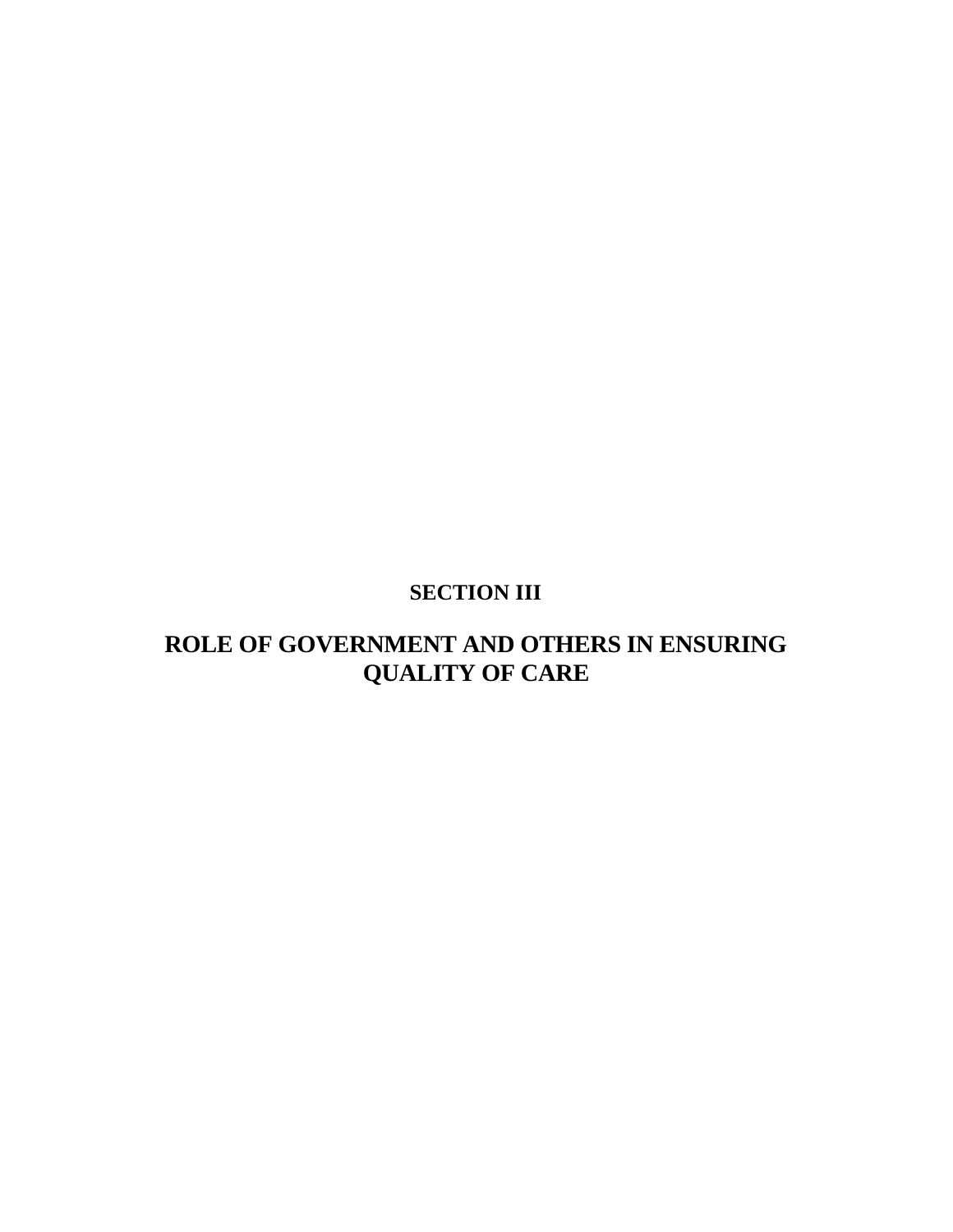#### A. INTRODUCTION

The purpose of this section is to identify and describe the roles and responsibilities of the respective groups having a part in the licensure and regulation of adult care homes in North Carolina. It outlines procedures by which the various agencies, organizations, and individuals will conduct their separate and joint functions. The Medical Care Commission, the Division of Facility Services, and the County Departments of Social Services have responsibility for licensure and regulation. The Division of Aging, the Regional Long Term Care Ombudsmen, the Division of Mental Health, Mental Retardation, and Substance Abuse Services, adult care home community advisory committees and the county board of commissioners have roles and responsibilities related to the oversight of adult care homes. Of course adult care home administrators also have important roles in ensuring the quality of care and the implementation of the Residents' Bill of Rights.

### B. ROLES AND RESPONSIBILITIES

#### 1. Medical Care Commission

The Medical Care Commission establishes the rules and regulations with which an adult care home must comply in order to obtain and maintain a license and thereby operate as a business within the state. Any proposed changes in these rules and regulations must be reviewed and adopted by the Commission. (G.S. 131D-2 and 143D-153).

#### 2. Department of Health and Human Services

Within the Department, the Division of Facility Services through the Group Care Branch is responsible for the licensure of adult care homes. Other divisions and agencies have roles in regulations and oversight of the homes and the residents but only Facility Services has the responsibility of licensing.

#### a. Division of Facility Services

The Division of Facility Services is responsible for the following:

1) Developing proposed rules for consideration by the Medical Care Commission. When this is done, the Division involves other appropriate Divisions within the Department (Social Services, Mental Health/Substance Abuse Services, Health Services, and Aging), county departments of social services, adult care home administrators, and appropriate others as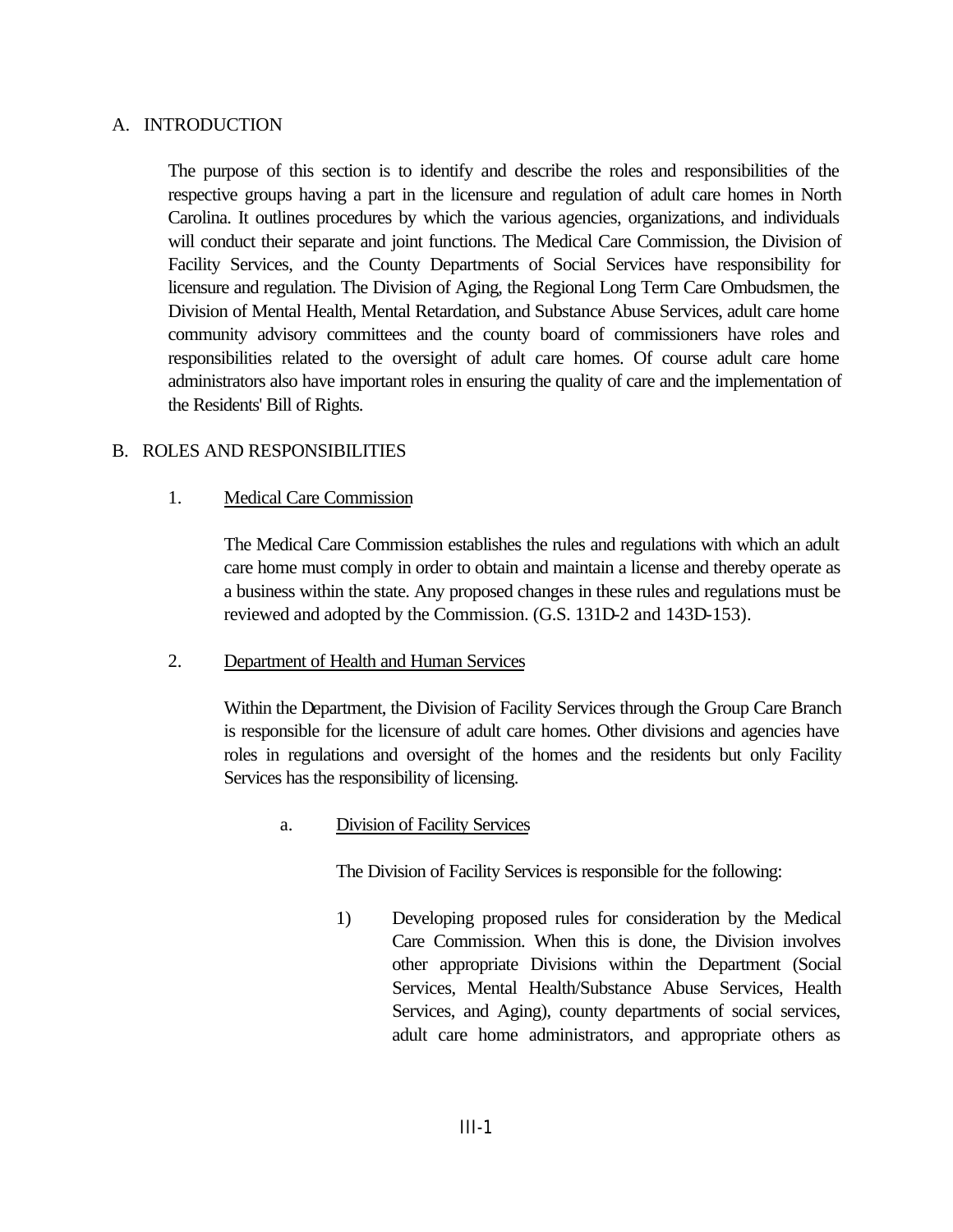needed. The Division of Facility Services is responsible for printing and disseminating the rules to appropriate individuals and agencies.

- 2) Making interpretations of the adult care home licensure rules and the Adult Care Home Residents' Bill of Rights.
- 3) Issuing, denying, or revoking licenses for adult care homes and initiating other acts regarding homes' licensure and operation to assure compliance with the rules (i.e., summary suspension, suspension of admission, provision of fines, etc.).
- 4) Enforcing licensure rules through the application of negative actions and through collaborative effort with county departments of social services, including the joint inspection of adult care home facilities as appropriate.
- 5) Enforcing Adult Care Home Residents' Bill of Rights through the application of negative actions such as administrative penalties and revocation of license.
- 6) Providing consultation and technical assistance to county departments of social services and to adult care home administrators about the licensure rules and procedures, architecture and construction building codes, and sanitation regulations.
- 7) Reviewing initial and renewal application materials prior to licensure/relicensure of adult care homes. Inspecting what is commonly called adult care homes, family care homes, and DDA group homes prior to licensure.
- 8) Providing consultation and technical assistance to county departments of social services about methods for assisting adult care home administrators to comply with the licensure rules and regulations.
- 9) Maintaining an up-to-date list of licensed adult care homes.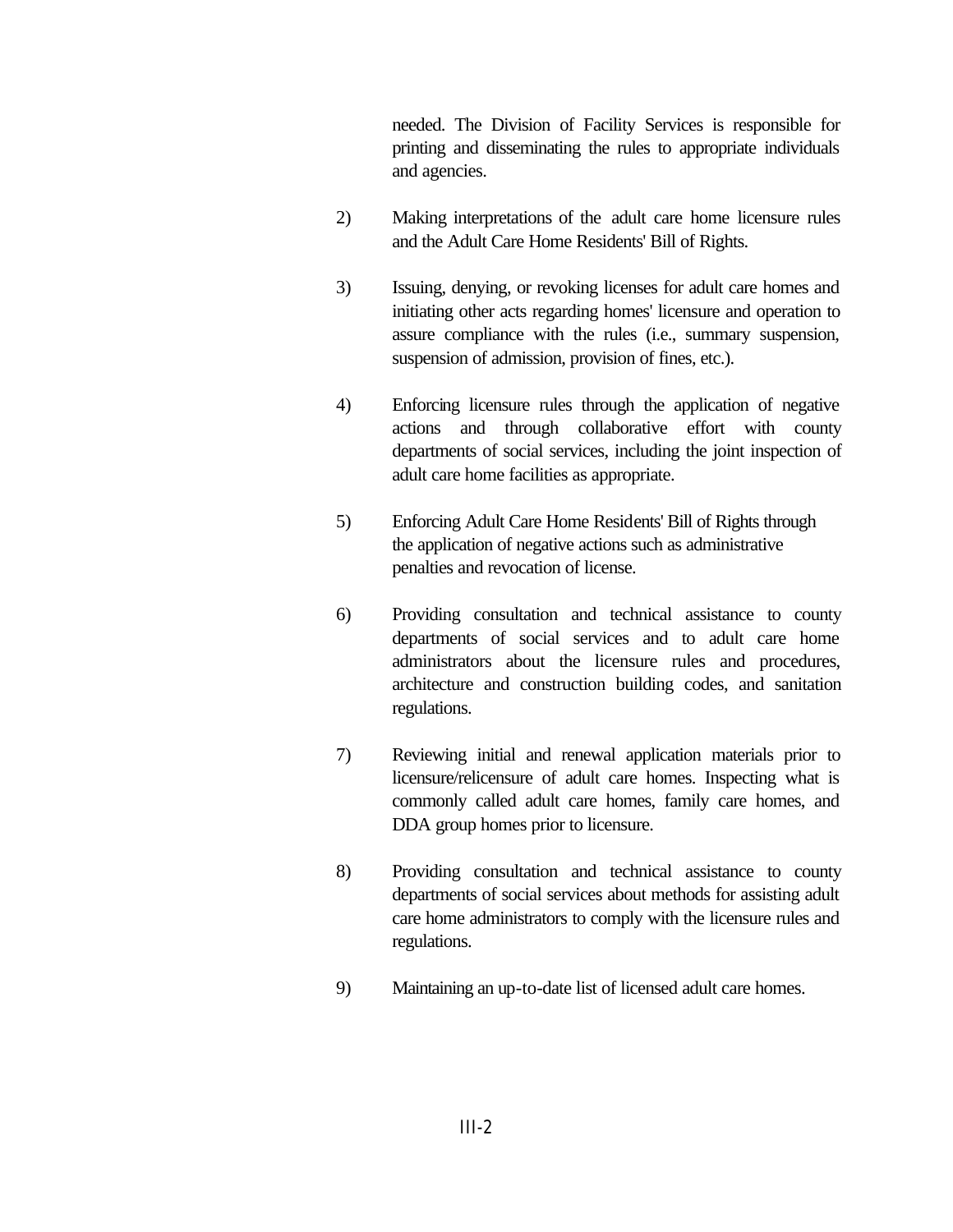- 10) Assessing facilities which house aged or disabled persons to determine if subject to licensure.
- 11) Investigating complaints in conjunction with the county departments of social services.
- 12) Providing or arranging for training to county departments of social services in the area of licensing and monitoring of adult care homes.
- 13) Conducting an annual survey all adult care homes with a licensed capacity of 7 or more beds.

#### b. Social Services

The Division of Social Services is responsible for:

Obtaining, compiling, and disseminating annually a list of adult care homes which have signed and are complying with the Civil Rights Act Agreement. The Division is also responsible for providing technical assistance to county departments of social services on civil rights related to adult foster care.

### c. Mental Health, Mental Retardation and Substance Abuse Services

The Division of Mental Health, Mental Retardation and Substance Abuse Services is responsible for:

> Encouraging personnel in private non-profit and governmentally operated group homes for Developmentally Disabled Adults to understand and comply with the Bill of Rights.

d. Long Term Care Ombudsman Program Division of Aging, Regional Ombudsman Program, and Adult Care Home Community Advisory **Committees** 

The Division of Aging is responsible for the following:

1) Appointing an individual to serve as the State Long Term Care Ombudsman (SLTCO).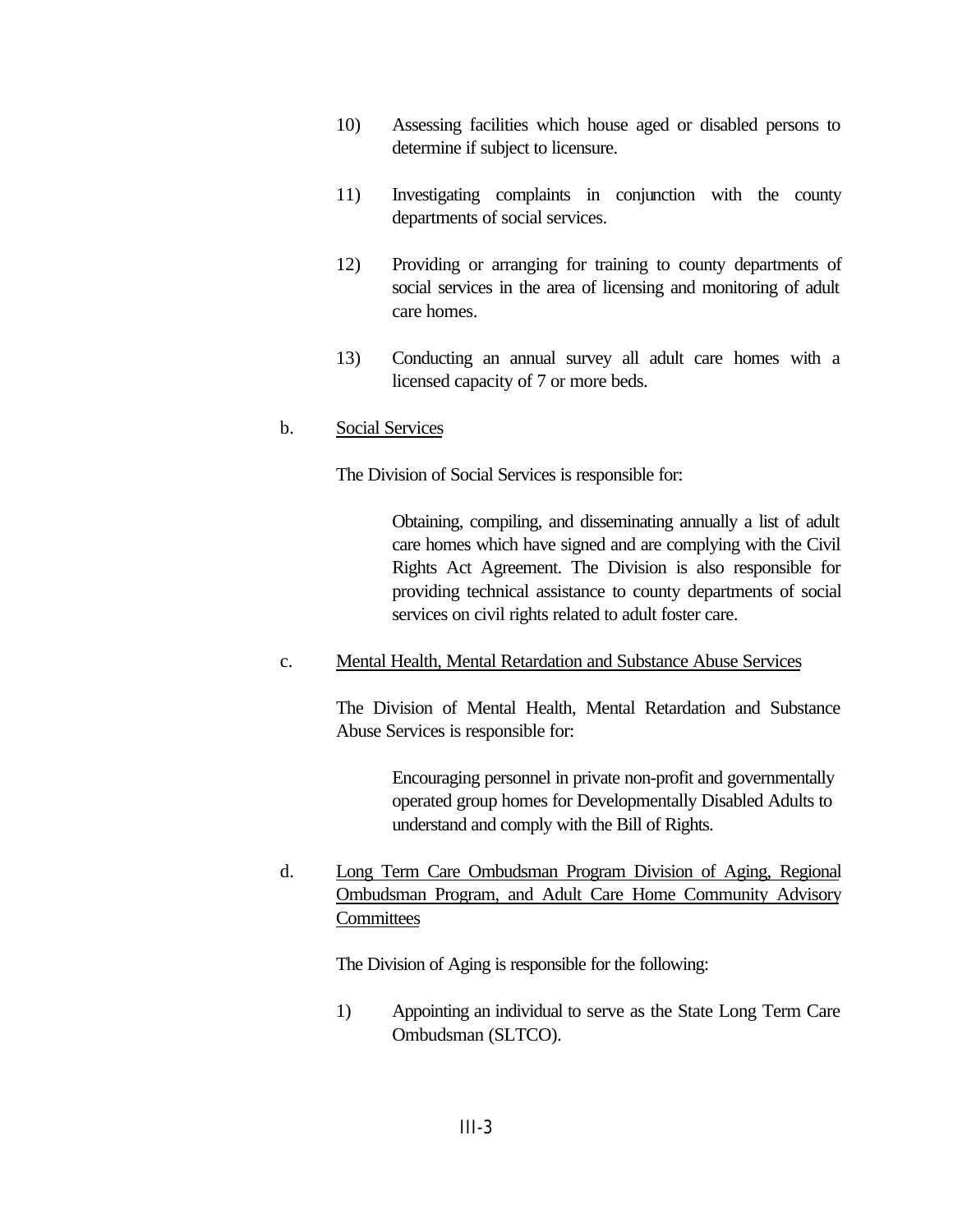- 2) Cooperating with the Division of Facility Services and the county departments of social services in the investigation and resolution of complaints made by or for residents of adult care homes.
- 3) Reviewing and commenting on the development and implementation of Federal, State and local laws, regulations and policies that relate to adult care homes in the state.
- 4) Providing information to the Divisions of Social Services, Facility Services, and Mental Health, Mental Retardation, and Substance Abuse Services, and to the county departments of social services about the problems of residents of adult care homes.
- 5) Certifying a person to serve as Regional Ombudsman in each of the multi-county planning and service areas in the state. The Division is also responsible for providing these regional ombudsmen with information, guidelines, training and consultation.
- 6) Appointing persons to serve on the adult care home community advisory committees when local boards of county commissioners do not set full committee membership.
- 7) Providing information, guidelines, training and consultation to the adult care home community advisory committees, in conjunction with the regional ombudsmen.

The Regional Ombudsman is responsible for the following:

- 1) Assisting in the organization of the adult care home community advisory committees.
- 2) Providing training, technical assistance and administrative support to the adult care home community advisory committee.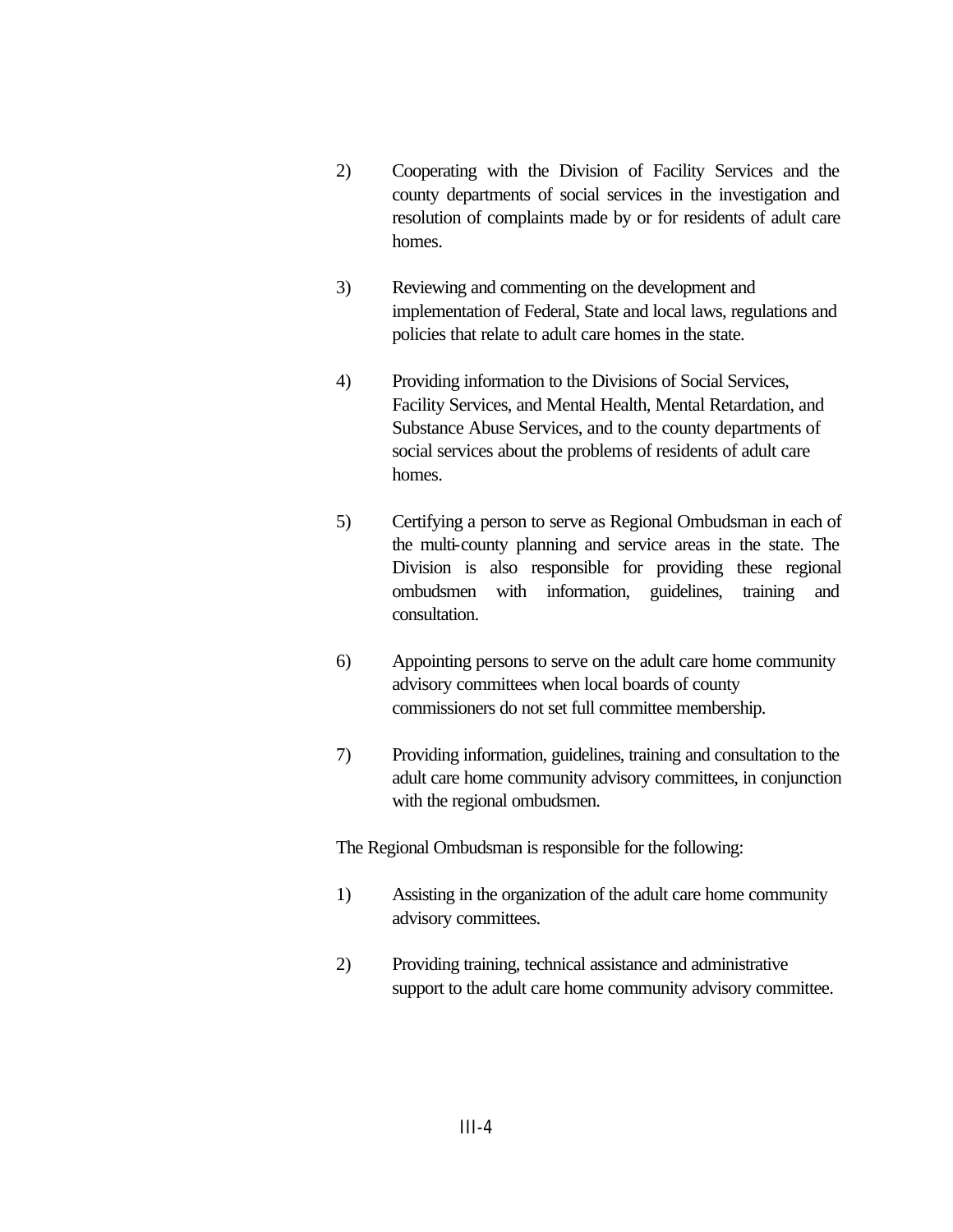- 3) Monitoring the activities of the adult care home community advisory committees to verify that each is performing its proper role.
- 4) Investigating and helping to resolve complaints made on behalf of adult care home residents.
- 5) Providing non-confidential information to community agencies and organizations, citizens groups, and the general public about long-term care issues impacting residents of adult care homes.
- 6) Maintaining records and preparing reports, including a compilation and analysis of complaint information.
- 7) Maintaining a list of committee members and the date of expiration of their terms, and filing this information with the State Long Term Care Ombudsman. New appointments and the designated terms of office should be filed within 30 days after their appointment.

The adult care home community advisory committee is responsible for the following:

- 1) Apprising itself of the general conditions of adult care homes, to include conducting at least one quarterly visit to all local adult care homes and at least one annual visit to all local family care homes and group homes for developmentally disabled Adults.
- 2) Promoting community involvement with adult care homes and their residents to enhance the quality of life for the residents.
- 3) Promoting education and awareness of the operation of adult care homes and the needs of the aging and the disabled persons residing in these homes, to include reporting its appraisal of adult care homes to the local board of county commissioners, the county department of social services and the Division of Aging.
- 4) Establishing linkages with the adult care home administrators and the county department of social services for the purpose of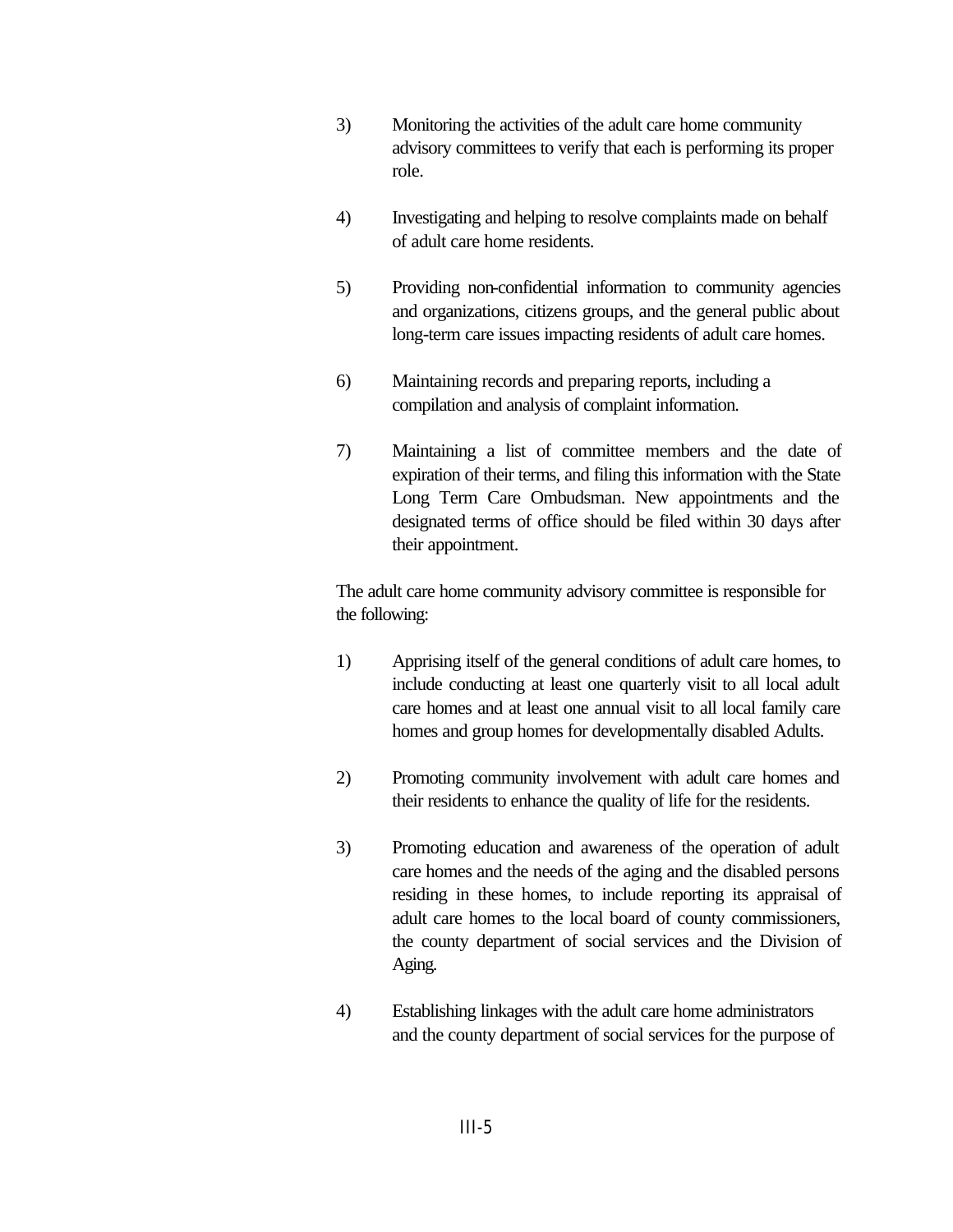maintaining the intent of the Adult Care Home Residents' Bill of Rights.

- 5) Assisting persons who have grievances with the adult care home and facilitating the resolution of grievances at the local level.
- 6) Notifying the local county department of social services of all substantiated violations of the Adult Care Home Residents' Bill of Rights.
- 7) Submitting quarterly and annual reports and complaint investigation reports to the Regional Ombudsman.

## 3. County Department of Social Services

The department of social services in each county having adult care homes is responsible for the following:

- a. Promoting development of group homes based on needs assessment in county.
- b. Providing consultation and technical assistance to adult care home administrators for initial licensure requirements, maintenance of licensure rules, and renewal of licenses.
- c. Reviewing and assuring completion of licensure application material. The county department is responsible for submitting this material to the Division of Facility Services along with recommendations for licensure action.
- d. Monitoring and documenting adult care homes' compliance with licensure rules and providing assistance to the administrator when deficiencies exist and corrective action is needed, with the involvement of the Division of Facility Services as appropriate.
- e. Performing an annual evaluation of the operation of each adult care home and submitting an evaluation report along with other licensure renewal materials including recommendations for licensure action to the Division of Facility Services.
- f. Providing ongoing consultation and technical assistance to enhance the quality of care and services in adult care homes.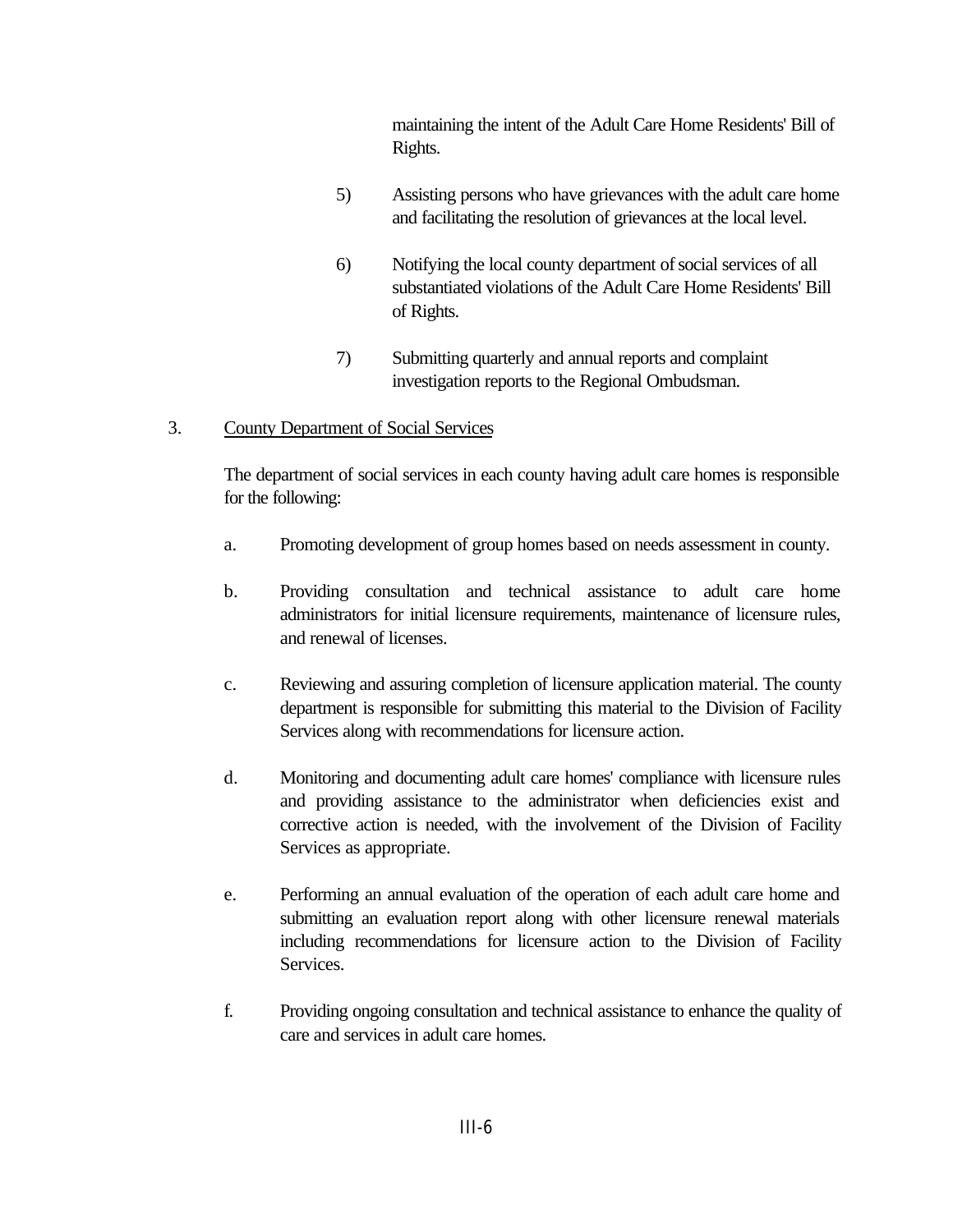- g. Investigating complaints in adult care homes about general conditions or violations of rules; reports of neglect, abuse, or exploitation of a specific resident in an adult care home or reports of violations of the Residents' Bill of Rights.
- h. Assuring completion of civil rights compliance material and submitting this to the Division of Social Services; providing consultation and technical assistance to adult care home administrators concerning civil rights compliance; and investigating complaints about civil rights discrimination related to adult foster care, with the involvement of the Division of Social Services as appropriate.
- i. Investigating unlicensed facilities which house aged and disabled persons to determine if subject to licensure, with the involvement of the Division of Facility Services as appropriate.
- j. Designating at least one adult homes specialist and assuring that each specialist is adequately trained in all relevant aspects of adult foster care.
- k. In most counties the department of social services provides a case manager to work in partnership with the adult care home, the heavy care resident, the resident's family or other responsible parties to assure that the resident's personal care needs are being met. The case manager does this by verifying that the resident meets the criteria for being a heavy care resident, reviewing care plans and assessments to assure the resident's needs are adequately addressed, locating and assisting to coordinate service providers from outside the adult care home when needed, and monitoring the overall provision of care. In some counties the area mental health program may provide this service. (See appendix for clarification on heavy care residents and enhanced care coverage).
- 4. Administrators of Adult care homes

The administrator of each home is responsible for the following:

a. Furnishing a copy of the Residents' Bill of Rights (Section 131C-52 of the law, General Statutes 131D-21) to each resident upon admission to the home, to each resident currently residing in the home, to a representative payee, guardian, or power of attorney of a resident and, if requested, to the resident's responsible family member.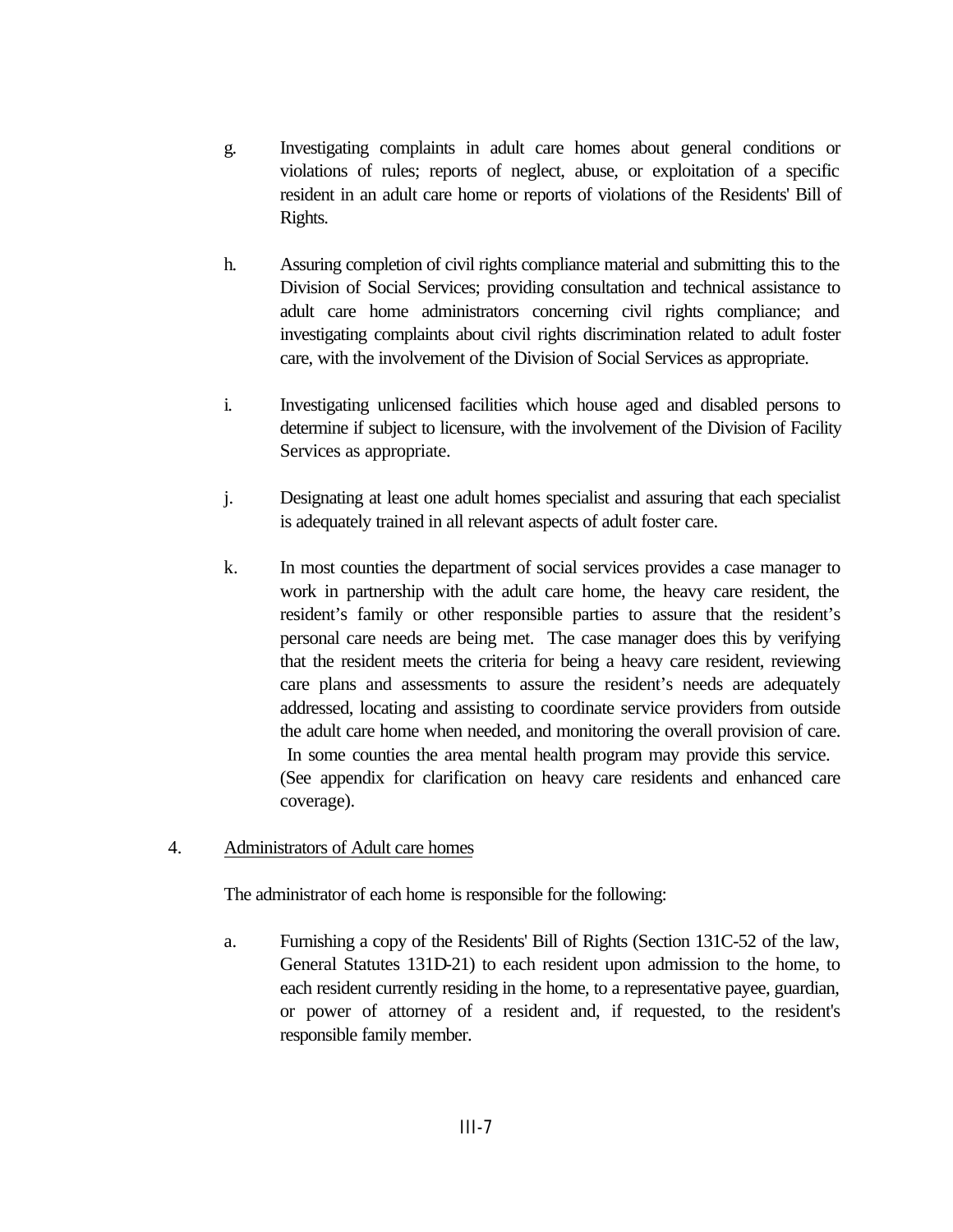- b. Posting a copy of the Residents' Bill of Rights conspicuously in a public place in the home.
- c. Including the name, address, and telephone number of each of the following on the copies of Residents' Bill of Rights given to the resident, guardian, or other responsible person and on the copy posted in the home.
	- 1) Department of social services in the county in which the home is located;
	- 2) North Carolina Division of Facility Services, 701 Barbour Drive, Raleigh, North Carolina 27603, 1-800-662-7030;
	- 3) State Long Term Care Ombudsman, Division of Aging, 693 Palmer Drive, Raleigh, North Carolina 27603, 1-800-662-7030;
	- 4) Regional Ombudsman in the region in which the home is located.

Note: The telephone number shown for both the Division of Facility Services and Division of Aging is the toll free CARELINE number. It is to be posted for both state agencies so that residents or others can call toll-free. After reaching the CARELINE operator, either agency may be requested by the caller.

- d. Retaining a receipt for each copy of the Residents' Bill of Rights furnished to the resident, guardian, or other responsible person. Each receipt must be signed by the person to whom the copy is given.
- e. Including the Residents' Bill of Rights (G. S.131D-21) in the admission policies of the home.
- f. Training staff on the Residents' Bill of Rights and helping residents understand and exercise these rights.
- g. Encouraging and assisting residents to exercise their rights.
- h. Cooperating with the representatives of the Department of Health and Human Services, including the county department of social services, for the purposes of enforcement of this law.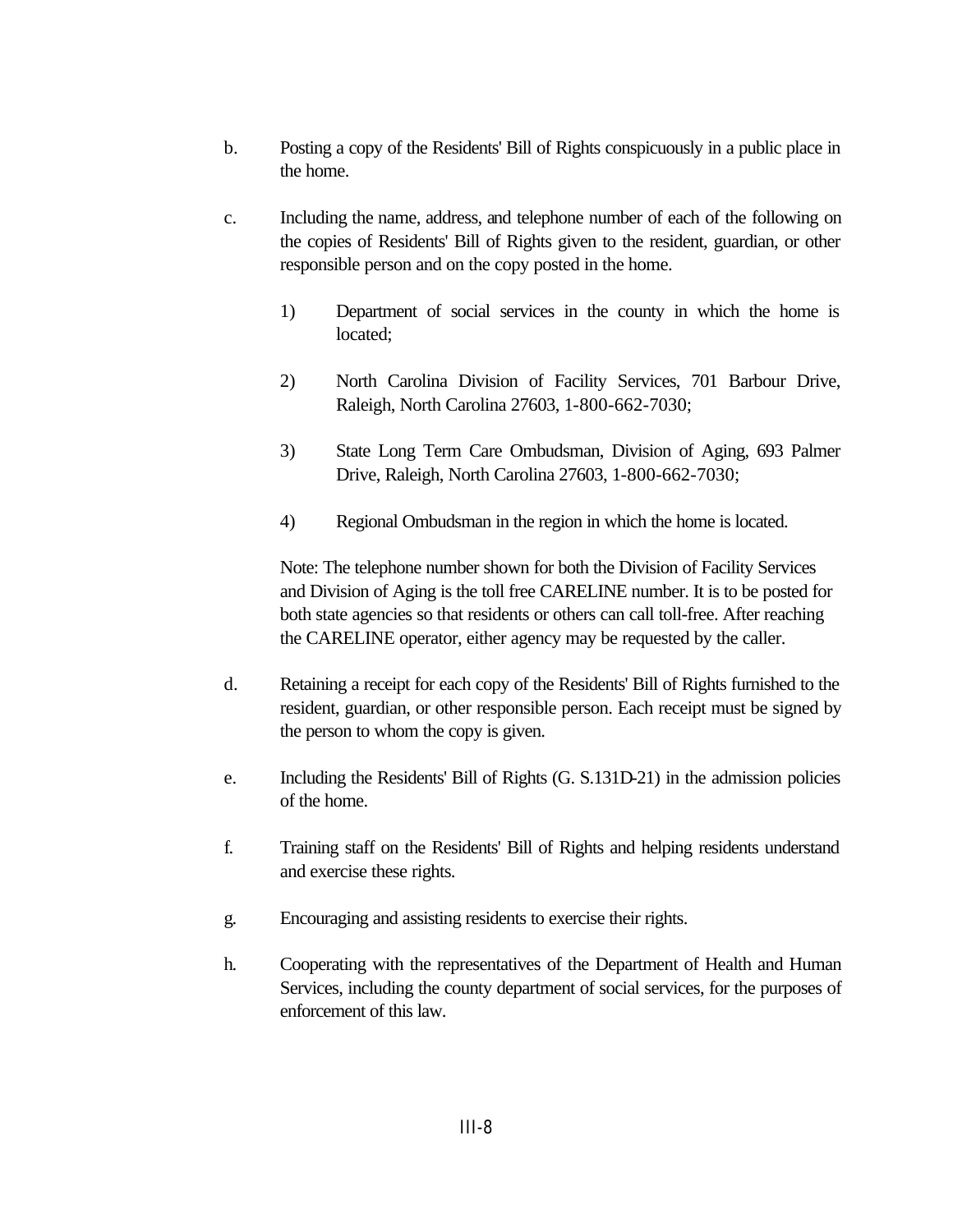- i. Cooperating with the established community advisory committee.
- j. Providing notice as described below when a home is issued a provisional license or notice of revocation of license.

An Adult care home may be issued a provisional license when there are one or more deficiencies in meeting the licensure rules that warrant such action. When a provisional license is issued by the Division of Facility Services, a letter is sent to the administrator stating the fact that such a license is being issued, identifying the reasons it is being issued, and the length of time it will be in effect.

When a provisional license is issued, the administrator must notify each resident and his or her guardian or responsible family member that the home has a provisional licensure and must tell them the reasons the provisional license was issued, as identified by the Division of Facility Services.

The administrator must do this by posting the provisional license in place of the full license and a copy of the letter from the Division of Facility Services identifying the reasons for the provisional license in a public place in the home and informing the residents about the letter. The administrator will also send a letter containing this same information to the legal guardian of any resident who has been adjudicated incompetent or to the family member who signed the receipt for the copy of the Residents' Bill of Rights.

5. Staff of Adult care homes

The staff is responsible for:

- a. Providing quality care and services to the residents.
- b. Completing the requisite minimum training proscribed by rules and regulations administered through the Division of Facility Services. (See appendix for a copy of the rules setting forth the specific training requirements.)
- c. All unlicensed staff must submit to a criminal background check. All offers of employment to prospective employees are conditioned upon the applicant's successful completion and consent to a criminal history record check